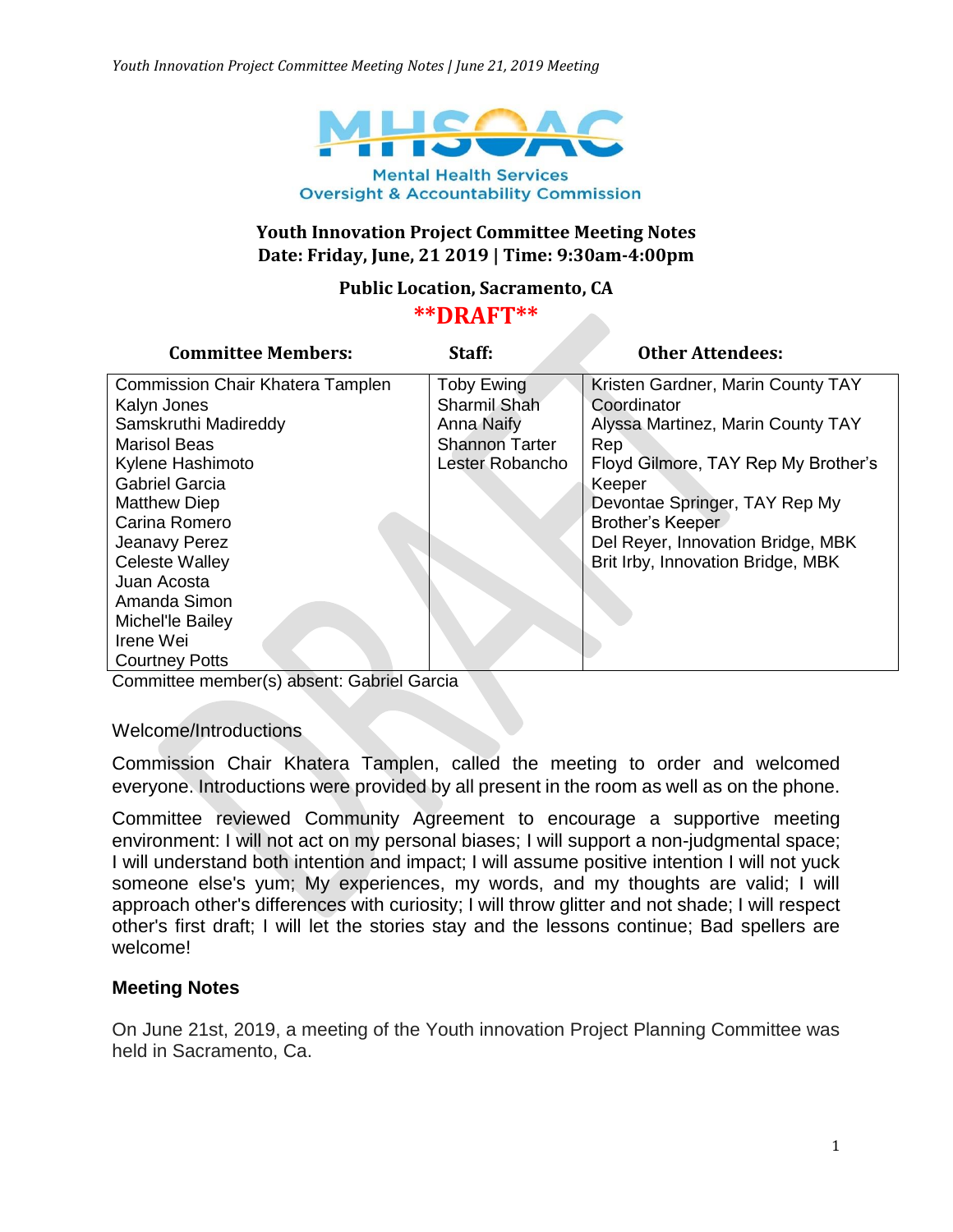Commission Chair Tamplen led an interactive discussion with Committee members about the history of the consumer/peer movement. Members shared personal stories of struggle, hope and recovery.

Executive Director, Toby Ewing provided an update on the state of Mental Health Innovation in California, related legislative priorities and answered questions related to the project and overall work of the Commission.

Marisol Beas, Committee Member facilitated a discussion with Youth Leaders from My Brother's Keeper, Sacramento about their work to help improve mental health strategies for boys and men of color to strive for success and reach their fullest potential.

Next, Youth Leadership Institute(YLI) provided a training to build capacity for innovative problem solving around mental health issues facing youth across the state to support the committee in facilitating an Innovation Idea Lab. The objectives for the training are below.

- Youth will understand the logic of the project roadmap (where we have been and where we are going).
- Youth will have increased clarity regarding immediate next steps.
- Youth will have increased their creative problem solving and innovative thinking skills.
- Youth will have had opportunities to creatively problem solve and practice innovative thinking skills.
- Youth will have deeply explored and examined the Areas of Opportunity (AOOS). See AOOs on page 2 of this document.
- Youth will have chosen an AOO or idea to bring to the Innovation Idea Lab.
- Youth will have discussed ideas and planning considerations for the Innovation Idea Lab.

In the morning, the committee engaged in a community building activity and reviewed the project roadmap and next steps. The trainer from YLI described the purpose and rationale of trainings conducted in previous meetings. General considerations for planning the Idea Lab were also briefly discussed.

Next, YLI facilitated a discussion about the top 5 Areas of Opportunity (AOO) to more deeply explore each AOO and choose an idea to bring to the summer Innovation Idea Lab. Below are the original AOO's that were discussed:

# *Areas of Opportunity (AOO)*

1. Increasing preventative mental health services in schools and colleges (this could look like curriculum change, introducing mental health at a younger age, holistic education, G.E. courses on mental health, etc.)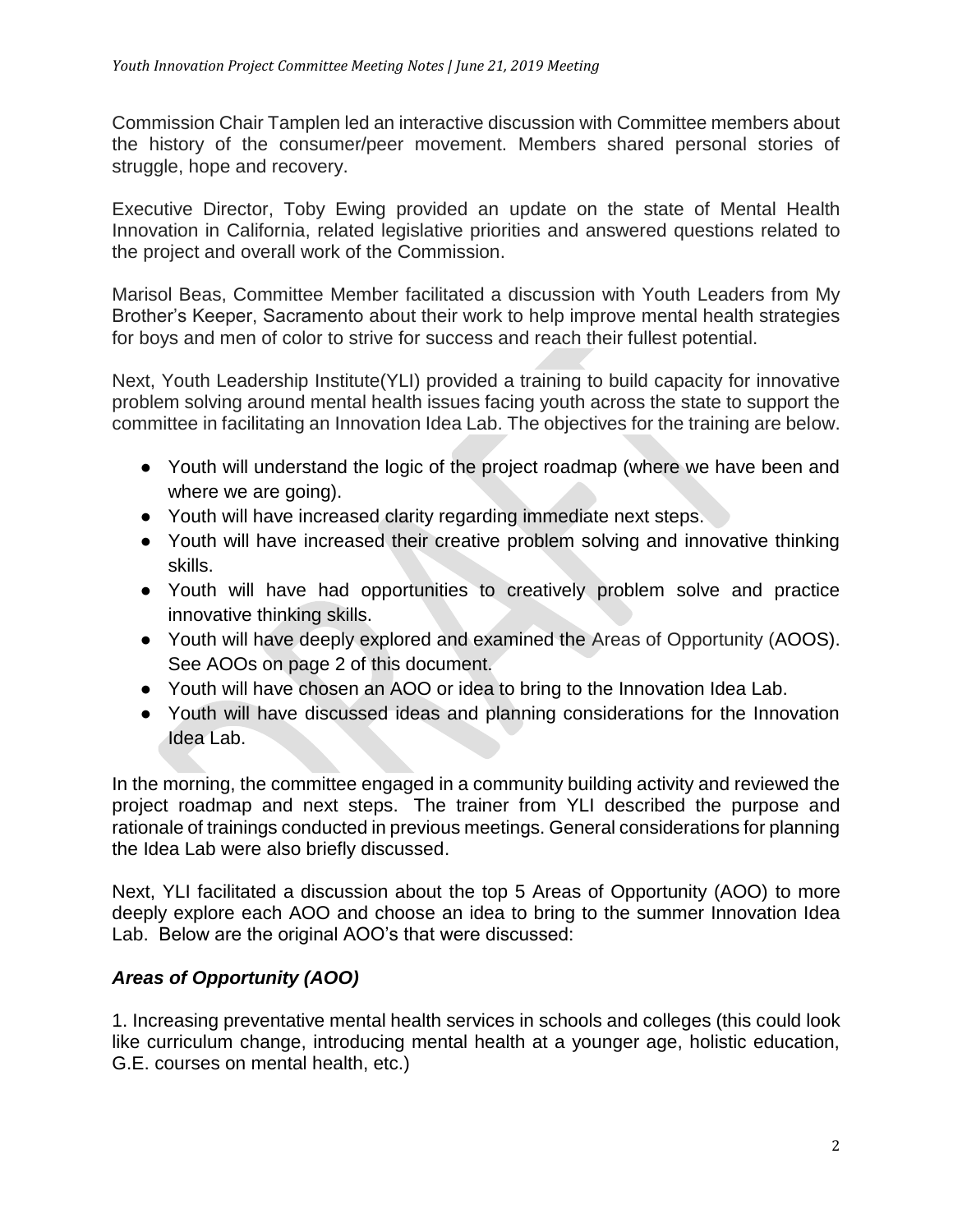2. Changing access to mental health resources (this could look like changing the approaches such as looking into resources not only for crisis prevention, changing insurance policies, and changing income requirements, etc.)

3. Increasing/ Changing funds available for mental health services (this could look like increasing available dollars for agencies to run mental health programs or changing systems to redirect/manage available funds, etc.).

4. Centering youth voice (this could look like making sure there are youth-friendly resources available that meet youth needs, having youth-informed approaches, and employing youth with lived experiences, etc.)

5. Assuring culturally competent quality services (this could look like ensuring processes/ systems are in place to provide mental health services that identify and meet the needs of youth most affected, changing income requirements, etc.)

Committee members started with AOO #1, which was one of the highest ranked on the survey. In a large group, youth discussed the reasons they felt AOO #1 was important and why they ranked it higher than other AOOs. The committee then broke into small groups and were prompted to develop specific ideas/solutions to address AOO #1. The small groups shared their ideas with the whole of the committee and common themes unifying all of the small groups were noted and became the foci for more conversation (please see the notes to review youth ideas). Through focused conversation on specific ideas/solutions the committee was able to eliminate AOOs #2 & #3 because they were not as strongly aligned with discussed priorities and the committee felt like these areas could be addressed in other AOOs or at a later time . Additionally, the committee utilized the culturally competent (AOO #5) and youth-centered AOOs (AOO #4) to frame the ideas they generated for AOO #1 to further specify, enrich, and narrow down their topic. After much discussion and a series of unanimous decisions the committee decided to choose the idea of a comprehensive and holistic youth-led, developed and informed mental health curriculum for K-12 schools as the idea to bring to the Innovation Idea Lab. The curriculum would be implemented by youth in partnership with adults (ex. Peer-to-peer training, youth training teachers and administrator, etc.). The committee recommended that research informed tools and strategies, such as positive youth development and youth-led action research, be used and incorporated to support the authentic and sustained engagement and leadership of youth. The committee also highlighted that the curriculum creation process, content, and implementation should be inclusive and representative of diverse groups of youth (ex. LGBTQ+, homeless youth, youth of color, etc.)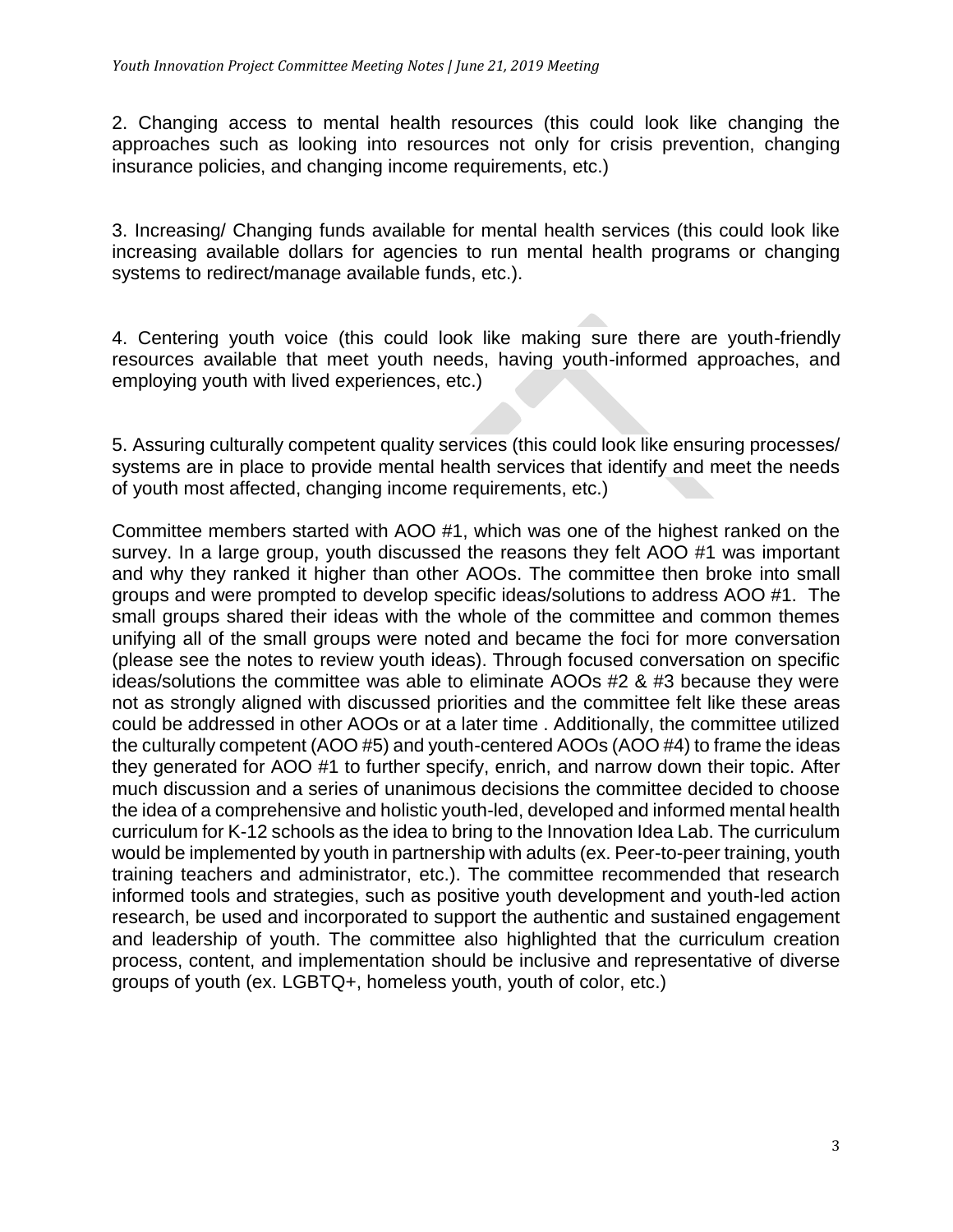Themes from large group conversation are captured below:

## **Why is this area a priority for us? What excites us about this AOO?**

AOO #1: Increasing preventative mental health services in schools and colleges (this could look like curriculum change, introducing mental health at a younger age, holistic education, G.E. courses on mental health, etc.)

- Mental health curriculum in K-12 (wellness comprehensive holistic also should address TAY and college youth)
- Resource fairs and parent check-ins/support at schools to facilitate and create a pro mental health environment in schools.
- Add mental health to suicide prevention policy laws. This would first include exploring current laws that may be expanded to include mental health and wellness.
- Youth-led training for educators and school-wide staff in mental health and traumainformed strategies with specialties four groups like LGBTQ+ and youth of color, for example.
- More mental health support staff at schools with specialties to serve most impacted youth.
- Important to start earlier with mental health prevention such as elementary School.
- It is an issue that colleges have a cap on mental health sessions and not enough providers
- Mental health resources and services need to be more visible at school
- Stigma around mental health needs to be reduced at school
- There need to be recurrent mental health days and events at school (to create promental health environment and reduce stigma)
- Young people are spending most of their time in schools
- There's a lack of peer support
- Lack of trust with adults to make current services completely effective
- There needs to be peer leaders at school that have similar experiences and can relate to build community and reduce stigma
- Young people have the biggest stake in addressing mental health issues that impact youth
- The easiest way to reach young people with mental health services is in schools
- Equity-- reaching all students even those who are struggling
- Look at primary and secondary prevention
- Important for peer-led outreach in higher education

## **Specific Idea Themes from small group and large group conversations to Address AOOs 1,4,5 (see AOOs Below)**

- Mental health curriculum in K-12 (wellness comprehensive holistic also should address TAY and college youth)
- Peer to Peer support programs and training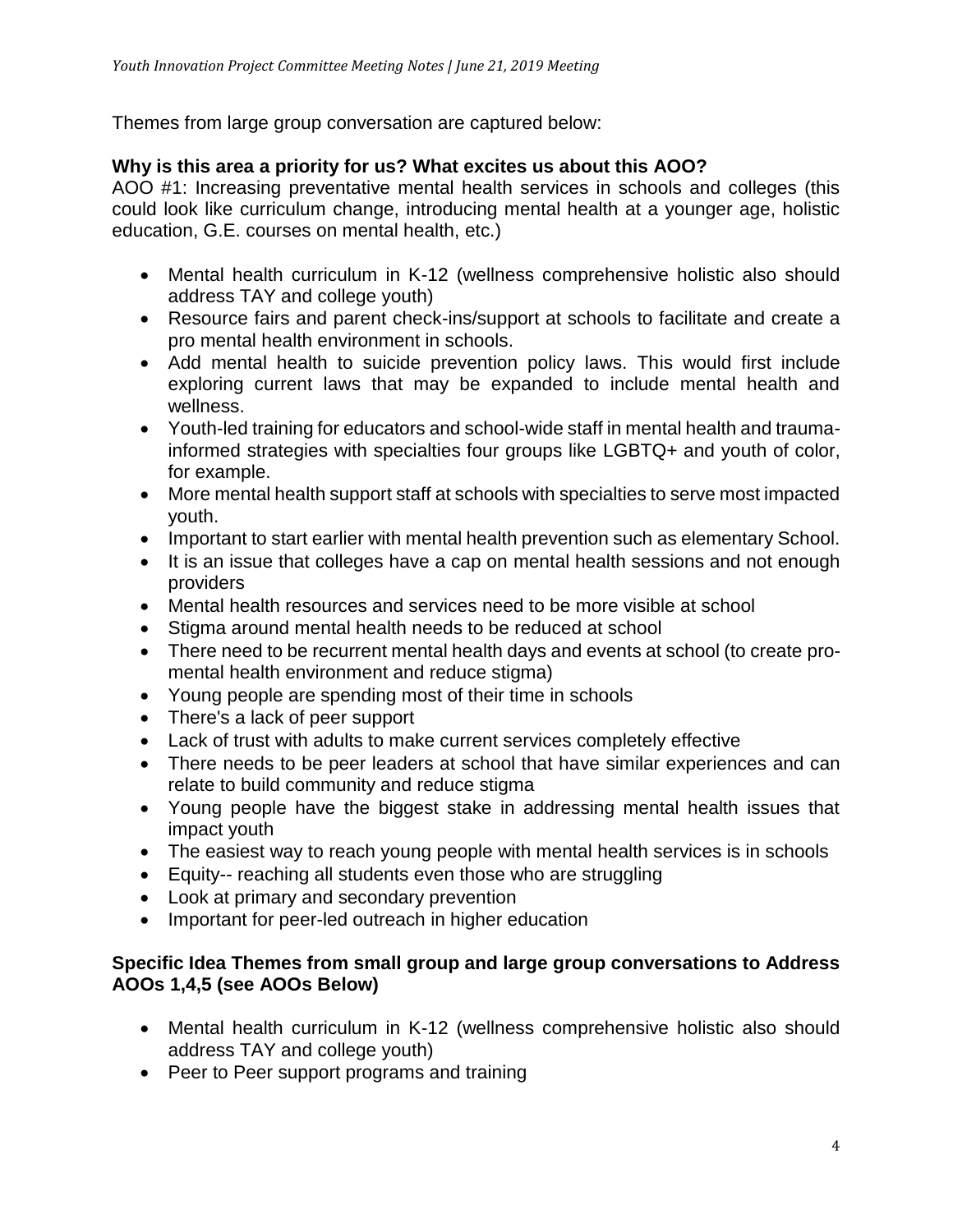- Youth-led and involved mental health and trauma informed training for educators and school staff
- More MH Support staff with specialties (LGBTQ+, youth of color, etc.) (more capacity to address mental health issues at school)

## **Chosen Idea to Bring to Innovation Idea Lab**

The Committee chose to focus on creating a comprehensive and holistic youth-led, developed and informed mental health project for K-12 schools as the idea to bring to the Innovation Idea Lab. The idea would be implemented by youth in partnership with adults (ex. Peer-to-peer training, youth training teachers and administrator, etc.). The committee recommended that research informed tools and strategies, such as positive youth development and youth-led action research be used and incorporated to support the authentic and sustained engagement and leadership of youth. The committee also highlighted that the project creation process, content, and implementation should be inclusive and representative of diverse groups of youth (ex. LGBTQ+, homeless youth, youth of color, etc.)

Added to this idea: A seal of youth certified, youth approved strategies or curriculum and youth centered safe spaces led by youth with adult support.

This area of focus will be further refined at the Youth Innovation Committee meeting on July 31, 2019.

Toward the end of the workshop, the committee engaged in a rapid brainstorming session to further explore what the Idea Lab could look and feel like, where it could be hosted, and who could be invited to participate or to speak. The workshop ended with a mindful reflection on the day.

# **Idea Lab Planning**

#### **Location**

#1.Exploratorium in San Francisco Museum like setting Venues similar to We rise Creative venue #2 Humboldt State University #3 Sonoma State University #4 the California endowment in Sacramento or possibly another city.

#### **Activities and entertainment**

- Music
- art
- creative writing